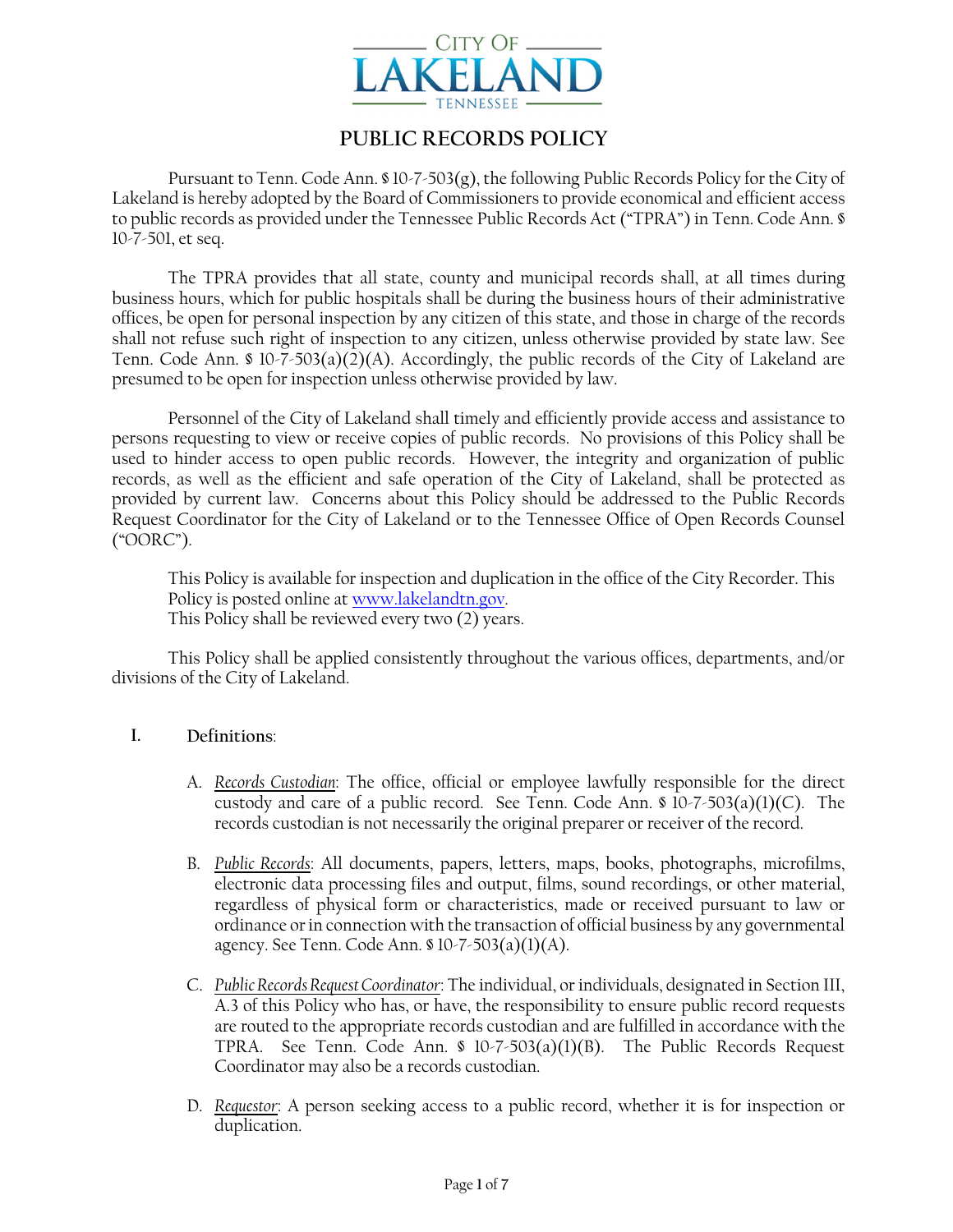### **II. Requesting Access to Public Records**

A. Public record requests shall be made to the Public Records Request Coordinator ("PRRC") or his/her designee [or via online submission] in order to ensure public record requests are routed to the appropriate records custodian and fulfilled in a timely manner.

[Type here ] [Type here ] [Type here ]

- B. Requests for inspection only cannot be required to be made in writing. The PRRC should request a mailing [or email] address from the requestor for providing any written communication required under the TPRA.
- C. Requests for inspection may be made orally or in writing using the official Public Records Request Form (attached). Requests for inspection may be made in person or by mail at 10001 Highway 70, Lakeland, TN 38002. Requests for inspection may be made by phone at 901-867-2717 or by fax at 901-867-2063. Requests for inspection may also be submitted by email to the City Recorder (dmurrell@lakelandtn.org).
- D. Requests for copies, or requests for inspection and copies, shall be made in writing using the official Public Records Request Form (attached). Requests for copies may be made in person or by mail at 10001 Highway 70, Lakeland, TN 38002. Requests for copies may also be submitted by email at dmurrell@lakelandtn.org.
- E. Proof of Tennessee citizenship by presentation of a valid Tennessee driver's license (or alternative acceptable form of ID) is required as a condition to inspect or receive copies of public records.

#### **III. Responding to Public Records Requests**

- A. Public Record Request Coordinator
	- 1. The PRRC shall review public record requests and make an initial determination of the following:
		- a. If the requestor provided evidence of Tennessee citizenship;
		- b. If the records requested are described with sufficient specificity to identify them; and
		- c. If the Governmental Entity is the custodian of the records.
	- 2. The PRRC shall acknowledge receipt of the request and take any of the following appropriate action(s):
		- a. Advise the requestor of this Policy and the elections made regarding:
			- i. Proof of Tennessee citizenship;
			- ii. Form(s) required for copies;
			- iii. Fees (and labor threshold and waivers, if applicable); and
			- iv. Aggregation of multiple or frequent requests.
		- b. If appropriate, deny the request in writing, providing the appropriate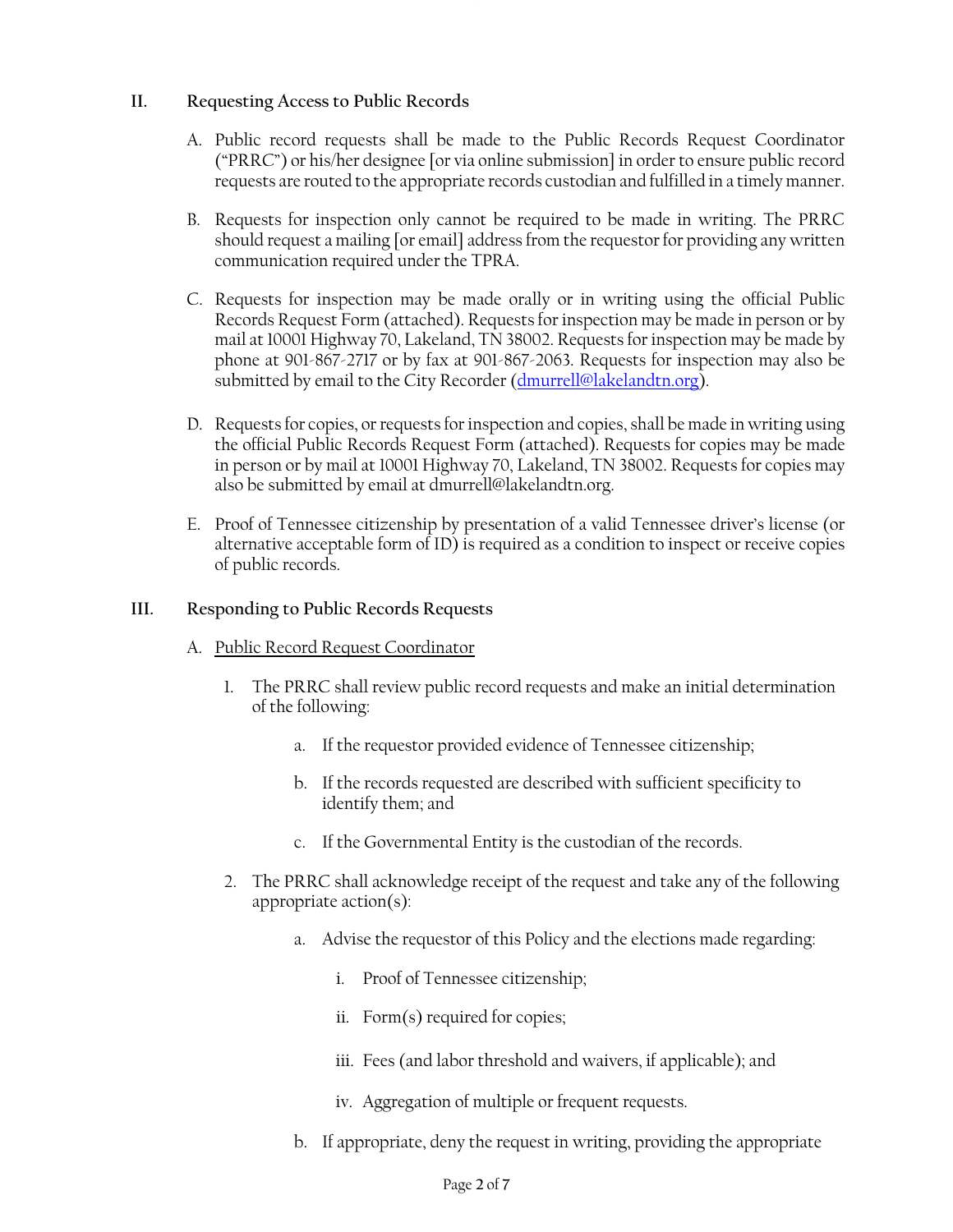ground such as one of the following:

[Type here ] [Type here ] [Type here ]

- i. The requestor is not, or has not presented evidence of being, a Tennessee citizen.
- ii. The request lacks specificity. (Assistance will be offered to clarify)
- iii. An exemption makes the record not subject to disclosure under the TPRA. (Exemption will be provided)
- iv. The Governmental Entity is not the custodian of the requested records.
- v. The records do not exist.
- c. If appropriate, contact the requestor to see if the request can be narrowed.
- d. Forward the records request to the appropriate records custodian in the City of Lakeland.
- 3. If requested records are in the custody of a different governmental entity, and the PRRC knows the correct governmental entity, advise the requestor of the correct governmental entity and PRRC for that entity if known.
- 4. The designated PRRC(s) is:
	- a. Name and Title: Debra Murrell, City Recorder
	- b. Contact information: 10001 Highway 70, Lakeland, TN 38002 901-867-2717, dmurrell@lakelandtn.org

#### B. Records Custodian

- 1. Upon receiving a public records request, a records custodian shall promptly make requested public records available in accordance with Tenn. Code Ann. § 10-7-503. If the records custodian is uncertain that an applicable exemption applies, the custodian may consult with the PRRC, counsel, or the OORC.
- 2. If not practicable to promptly provide requested records because additional time is necessary to determine whether the requested records exist; to search for, retrieve, or otherwise gain access to records; to determine whether the records are open; to redact records; or for other similar reasons, then a records custodian shall, within seven (7) business days from the records custodian's receipt of the request, send the requestor a completed Public Records Request Response Form (attached), based on the form developed by the OORC.
- 3. If a records custodian denies a public record request, he or she shall deny the request in writing as provided in Section III.A.2.b using the Public Records Request Response Form.
- 4. If a records custodian reasonably determines production of records should be segmented because the records request is for a large volume of records, or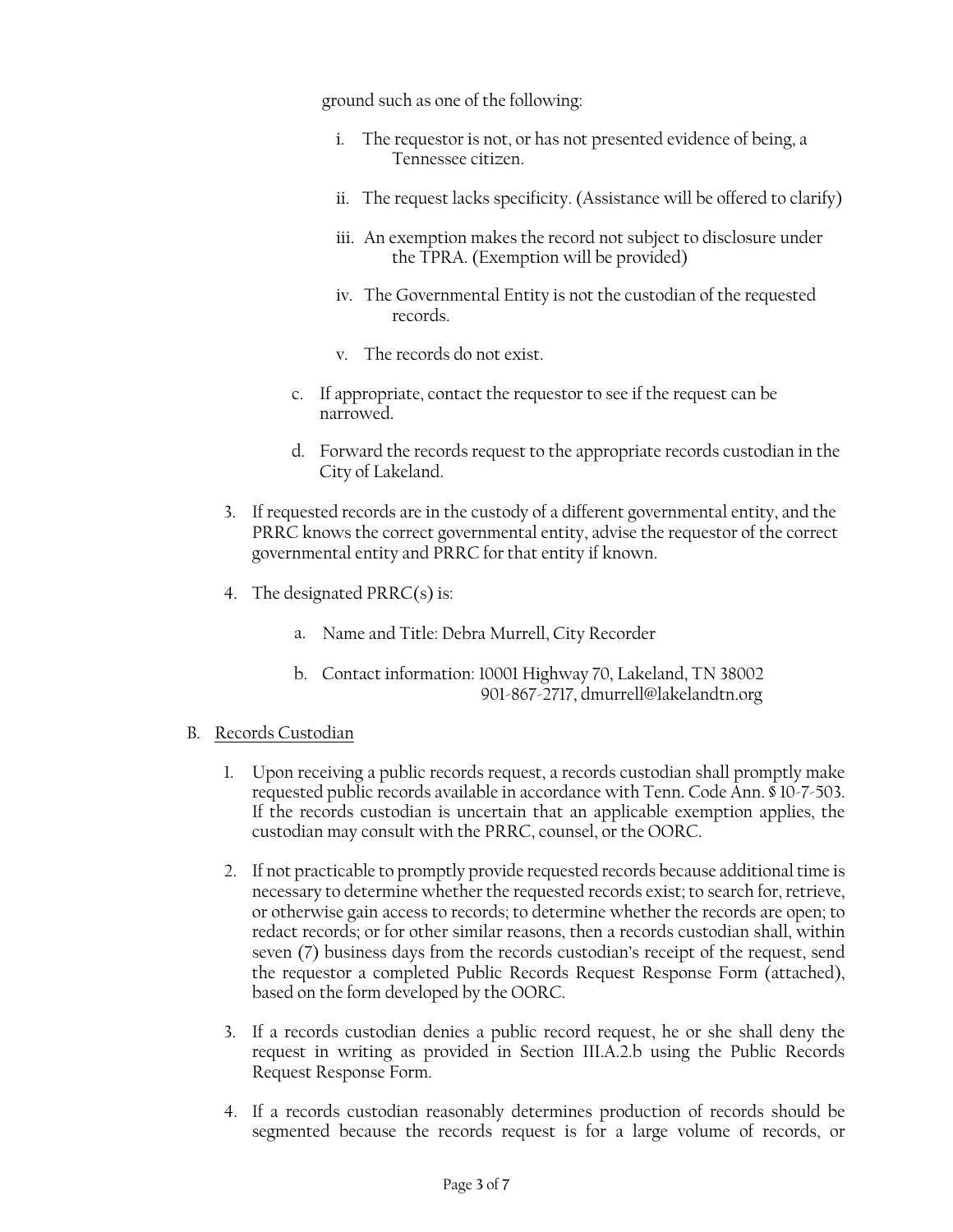additional time is necessary to prepare the records for access, the records custodian shall use the Public Records Request Response Form to notify the requestor that production of the records will be in segments and that a records production schedule will be provided as expeditiously as practicable. If appropriate, the records custodian should contact the requestor to see if the request can be narrowed.

[Type here ] [Type here ] [Type here ]

5. If a records custodian discovers records responsive to a records request were omitted, the records custodian should contact the requestor concerning the omission and produce the records as quickly as practicable.

## C. Redaction

- 1. If a record contains confidential information or information that is not open for public inspection, the records custodian shall prepare a redacted copy prior to providing access. If questions arise concerning redaction, the records custodian should coordinate with counsel or other appropriate parties regarding review and redaction of records. The records custodian and the PRRC may also consult with the OORC.
- 2. Whenever a redacted record is provided, a records custodian should provide the requestor with the basis for redaction. The basis given for redaction shall be general in nature and not disclose confidential information.

## **IV. Inspection of Records**

- A. There shall be no charge for inspection of open public records.
- B. The location for inspection of records within the offices of the City of Lakeland should be determined by either the PRRC or the records custodian.
- C. Under reasonable circumstances, the PRRC or a records custodian may require an appointment for inspection or may require inspection of records at an alternate location.

# **V. Copies of Records**

- A. A records custodian shall promptly respond to a public record request for copies in the most economic and efficient manner practicable.
- B. Copies will be available for pickup at a location specified by the records custodian, generally Lakeland City Hall.
- C. Upon payment for postage, copies will be delivered to the requestor's home address by the United States Postal Service.
- D. A requestor will not be allowed to make copies of records with personal equipment.

## **VI. Fees and Charges and Procedures for Billing and Payment**

- A. Fees and charges for copies of public records should not be used to hinder access to public records.
- B. Records custodians shall provide requestors with an itemized estimate of the charges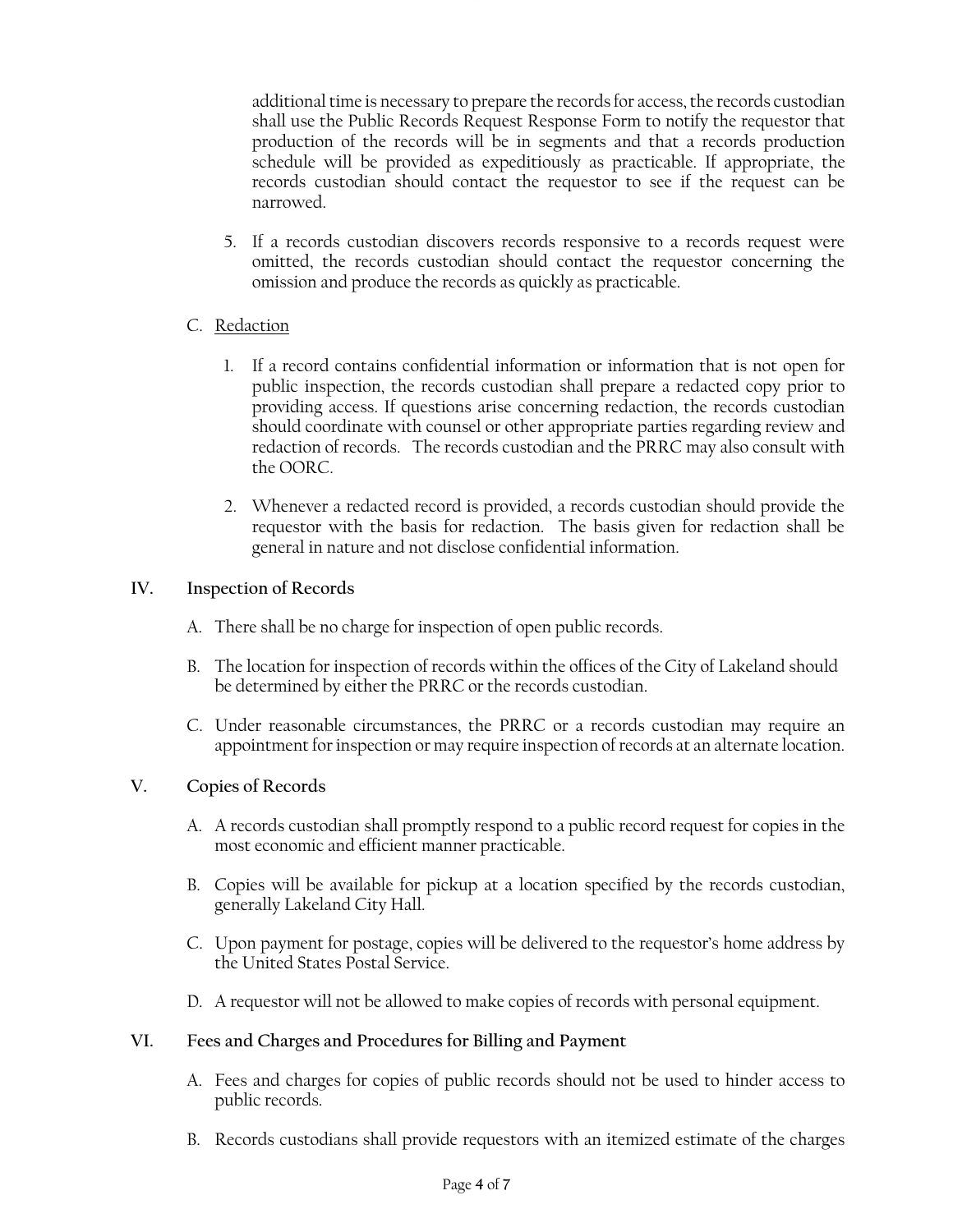prior to producing copies of records and may require pre-payment of such charges before producing requested records.

C. When fees for copies and labor do not exceed five dollars (\$5.00), the fees may be waived. Requests for waivers for fees above five dollars (\$5.00) must be presented to the City Manager, who is authorized to determine if such waiver is in the best interest of the City of Lakeland and for the public good. Fees associated with aggregated records requests will not be waived.

[Type here ] [Type here ] [Type here ]

- D. Fees and charges for copies are as follows:
	- 1. \$0.15 per page for letter- and legal-size black and white copies.
	- 2. \$0.50 per page for letter- and legal-size color copies.
	- 3. Maps, plats, electronic data, audio discs, video discs, and all other materials shall be duplicated at actual costs to the city.
	- 4. Labor when time exceeds one (1) hour.
	- 5. If an outside vendor is used, the actual costs assessed by the vendor.
- E. Payment is to be made payable to the City of Lakeland (cash, check, or credit card accepted) and presented to the receptionist.
- F. Payment in advance will be required when costs are estimated to exceed fifteen dollars (\$15.00).
- G. Aggregation of Frequent and Multiple Requests
	- 1. The City of Lakeland will aggregate record requests in accordance with the Frequent and Multiple Request Policy promulgated by the OORC when more than four (4) requests are received within a calendar month (either from a single individual or a group of individuals deemed working in concert).
	- 2. If aggregating:
		- a. The level at which records requests will be aggregated is four (4) at the city-wide level.
		- b. The PRRC is responsible for making the determination that a group of individuals are working in concert. The PRRC or the records custodian must inform the individuals that they have been deemed to be working in concert and that they have the right to appeal the decision to the OORC.
		- c. Routinely released and readily accessible records excluded from aggregation include, but are not limited to: minutes, resolutions, ordinances, recordings of meetings.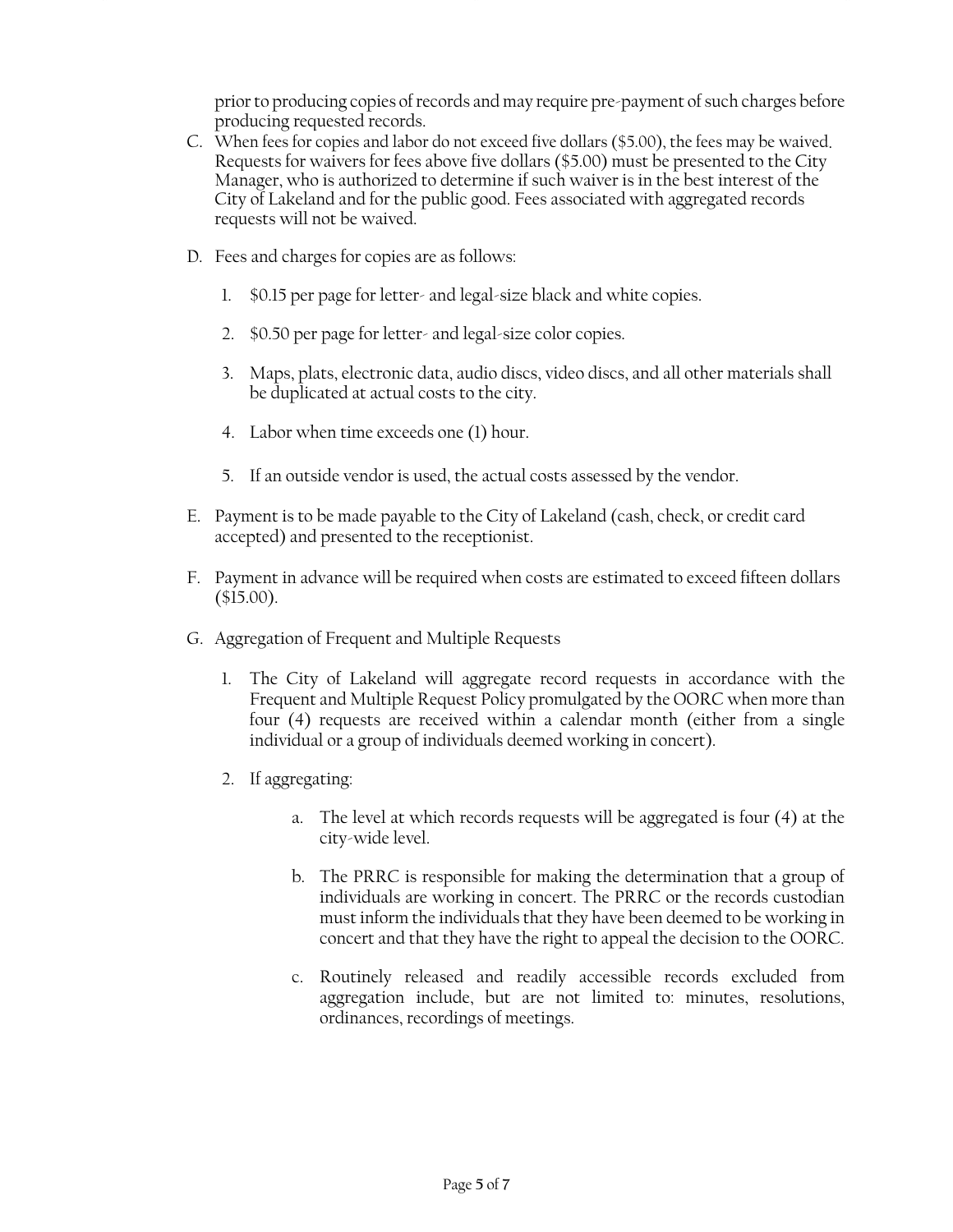# **PUBLIC RECORDS REQUEST FORM**

[Type here ] [Type here ] [Type here ]

*The Tennessee Public Records Act (TPRA) grants Tennessee citizens the right to access open public records that exist at the time of the request. The TPRA does not require records custodians to compile information or create or recreate records that do not exist.*

| To:      | City Recorder<br>City of Lakeland                                                                               | Ms. Debra Murrell<br>10001 Highway 70<br>Lakeland, TN 38002                                                                                                                                                     |                                                                  |                                          |  |  |
|----------|-----------------------------------------------------------------------------------------------------------------|-----------------------------------------------------------------------------------------------------------------------------------------------------------------------------------------------------------------|------------------------------------------------------------------|------------------------------------------|--|--|
| From:    | Name:                                                                                                           |                                                                                                                                                                                                                 |                                                                  |                                          |  |  |
|          | Address:                                                                                                        | the control of the control of the control of the control of the control of                                                                                                                                      |                                                                  |                                          |  |  |
|          | Phone:<br>Email:                                                                                                |                                                                                                                                                                                                                 |                                                                  |                                          |  |  |
|          |                                                                                                                 | Is the requestor a Tennessee citizen? $\square$ Yes $\square$ No                                                                                                                                                |                                                                  |                                          |  |  |
| Request: | Inspection (The TPRA does not permit fees or require a written request for inspection only <sup>i</sup> .)<br>□ |                                                                                                                                                                                                                 |                                                                  |                                          |  |  |
|          | Copy/Duplicate<br>□                                                                                             |                                                                                                                                                                                                                 |                                                                  |                                          |  |  |
|          |                                                                                                                 | If costs for copies are assessed, the requestor has a right to receive an estimate. Do you wish to waive<br>your right to an estimate and agree to pay copying and duplication costs in an amount not to exceed |                                                                  |                                          |  |  |
|          |                                                                                                                 |                                                                                                                                                                                                                 | Delivery preference: $\Box$ On-Site Pick-Up<br>$\Box$ Electronic | □ USPS First-Class Mail<br>$\Box$ Other: |  |  |
|          |                                                                                                                 |                                                                                                                                                                                                                 |                                                                  |                                          |  |  |

#### **Records Requested:**

Provide a detailed description of the record(s) requested, including: (1) type of record; (2) timeframe or dates for the records sought; and (3) subject matter or key words related to the records. Under the TPRA, record requests must be sufficiently detailed to enable a governmental entity to identify the specific records sought. As such, your record request must provide enough detail to enable the records custodian responding to the request to identify the specific records you are seeking.

\_\_\_\_\_\_\_\_\_\_\_\_\_\_\_\_\_\_\_\_\_\_\_\_\_\_\_\_\_\_\_\_\_\_\_\_\_\_\_\_\_\_\_\_\_\_\_\_\_\_\_\_\_\_\_\_\_\_\_\_\_\_\_\_\_\_\_\_\_\_\_\_\_\_\_\_\_\_\_\_\_\_\_\_\_\_\_\_\_\_\_\_\_\_\_\_\_\_\_\_\_\_\_\_\_\_\_\_\_\_\_\_\_\_\_\_\_\_\_\_\_\_\_\_ \_\_\_\_\_\_\_\_\_\_\_\_\_\_\_\_\_\_\_\_\_\_\_\_\_\_\_\_\_\_\_\_\_\_\_\_\_\_\_\_\_\_\_\_\_\_\_\_\_\_\_\_\_\_\_\_\_\_\_\_\_\_\_\_\_\_\_\_\_\_\_\_\_\_\_\_\_\_\_\_\_\_\_\_\_\_\_\_\_\_\_\_\_\_\_\_\_\_\_\_\_\_\_\_\_\_\_\_\_\_\_\_\_\_\_\_\_\_\_\_\_\_\_\_ \_\_\_\_\_\_\_\_\_\_\_\_\_\_\_\_\_\_\_\_\_\_\_\_\_\_\_\_\_\_\_\_\_\_\_\_\_\_\_\_\_\_\_\_\_\_\_\_\_\_\_\_\_\_\_\_\_\_\_\_\_\_\_\_\_\_\_\_\_\_\_\_\_\_\_\_\_\_\_\_\_\_\_\_\_\_\_\_\_\_\_\_\_\_\_\_\_\_\_\_\_\_\_\_\_\_\_\_\_\_\_\_\_\_\_\_\_\_\_\_\_\_\_\_ \_\_\_\_\_\_\_\_\_\_\_\_\_\_\_\_\_\_\_\_\_\_\_\_\_\_\_\_\_\_\_\_\_\_\_\_\_\_\_\_\_\_\_\_\_\_\_\_\_\_\_\_\_\_\_\_\_\_\_\_\_\_\_\_\_\_\_\_\_\_\_\_\_\_\_\_\_\_\_\_\_\_\_\_\_\_\_\_\_\_\_\_\_\_\_\_\_\_\_\_\_\_\_\_\_\_\_\_\_\_\_\_\_\_\_\_\_\_\_\_\_\_\_\_ \_\_\_\_\_\_\_\_\_\_\_\_\_\_\_\_\_\_\_\_\_\_\_\_\_\_\_\_\_\_\_\_\_\_\_\_\_\_\_\_\_\_\_\_\_\_\_\_\_\_\_\_\_\_\_\_\_\_\_\_\_\_\_\_\_\_\_\_\_\_\_\_\_\_\_\_\_\_\_\_\_\_\_\_\_\_\_\_\_\_\_\_\_\_\_\_\_\_\_\_\_\_\_\_\_\_\_\_\_\_\_\_\_\_\_\_\_\_\_\_\_\_\_\_ \_\_\_\_\_\_\_\_\_\_\_\_\_\_\_\_\_\_\_\_\_\_\_\_\_\_\_\_\_\_\_\_\_\_\_\_\_\_\_\_\_\_\_\_\_\_\_\_\_\_\_\_\_\_\_\_\_\_\_\_\_\_\_\_\_\_\_\_\_\_\_\_\_\_\_\_\_\_\_\_\_\_\_\_\_\_\_\_\_\_\_\_\_\_\_\_\_\_\_\_\_\_\_\_\_\_\_\_\_\_\_\_\_\_\_\_\_\_\_\_\_\_\_\_

**\_\_\_\_\_\_\_\_\_\_\_\_\_\_\_\_\_\_\_\_\_\_\_\_\_\_\_\_\_\_\_\_\_\_\_\_\_\_\_\_\_\_\_\_\_\_\_\_\_\_\_\_\_\_\_\_\_\_\_ \_\_\_\_\_\_\_\_\_\_\_\_\_\_\_\_\_\_\_\_\_\_\_\_\_\_\_\_\_\_\_\_\_\_\_\_\_\_\_\_\_\_\_\_\_\_\_\_\_\_\_\_\_\_\_\_\_\_\_\_\_** 

 $\overline{\phantom{a}}$ 

Signature of Requestor and Date Submitted Signature of Public Records Request Coordinator and Date Received

<sup>&</sup>lt;sup>i</sup> Note, Tenn. Code Ann. § 10-7-504(a)(20)(C) permits charging for redaction of private records of a utility.